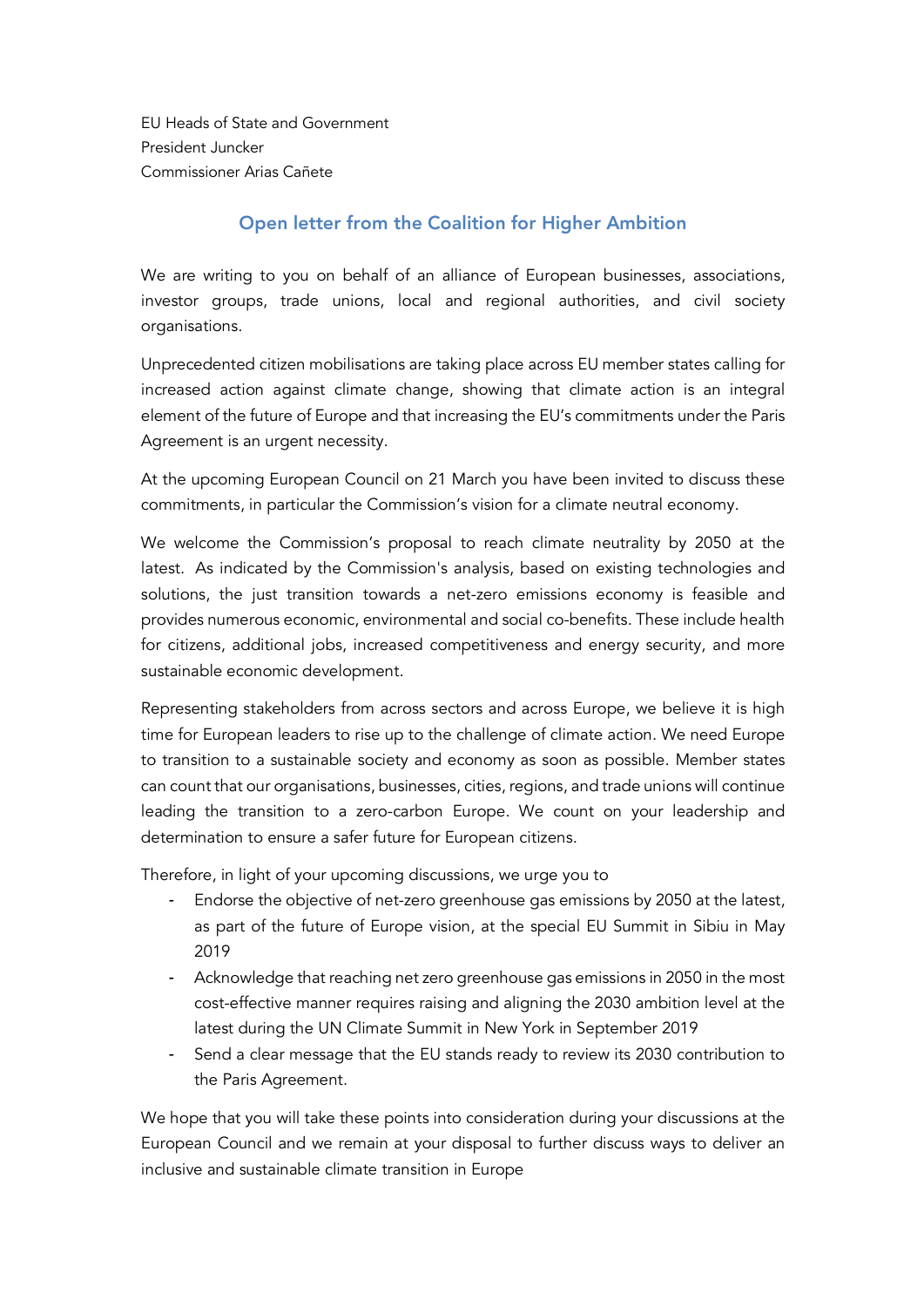

THE EUROPEAN ALLIANCE OF COMPANIES

FOR ENERGY EFFICIENCY IN BUILDINGS

**DISCLOSURE INSIGHT ACTION** 

BOND

**BETER** 

**EEF** VOOR DE

Ceres

Sustainability is the bottom line.

nii ifu

wbcsd

**CPMR CRPM** 



**EGEC** 

**GEOTHERMAL** 

**EKO**energy

**LEGAMBIENTE** 

**réseau aux<br>action E** 







**DERSGAT** 

**WEMEAN** 

**BUSINESS** 

 $\star$  $\star$ 

 $\rightarrow$ 

 $\bigstar$ 

 $\frac{1}{2}$ 

**EUROHEAT** 

**Solar Heat** 

THE BTEAM NAPE

**Europe** 

**ESTIF** 

& POWER



















focus

 $\Delta$ 























NATURSCHUTZRING